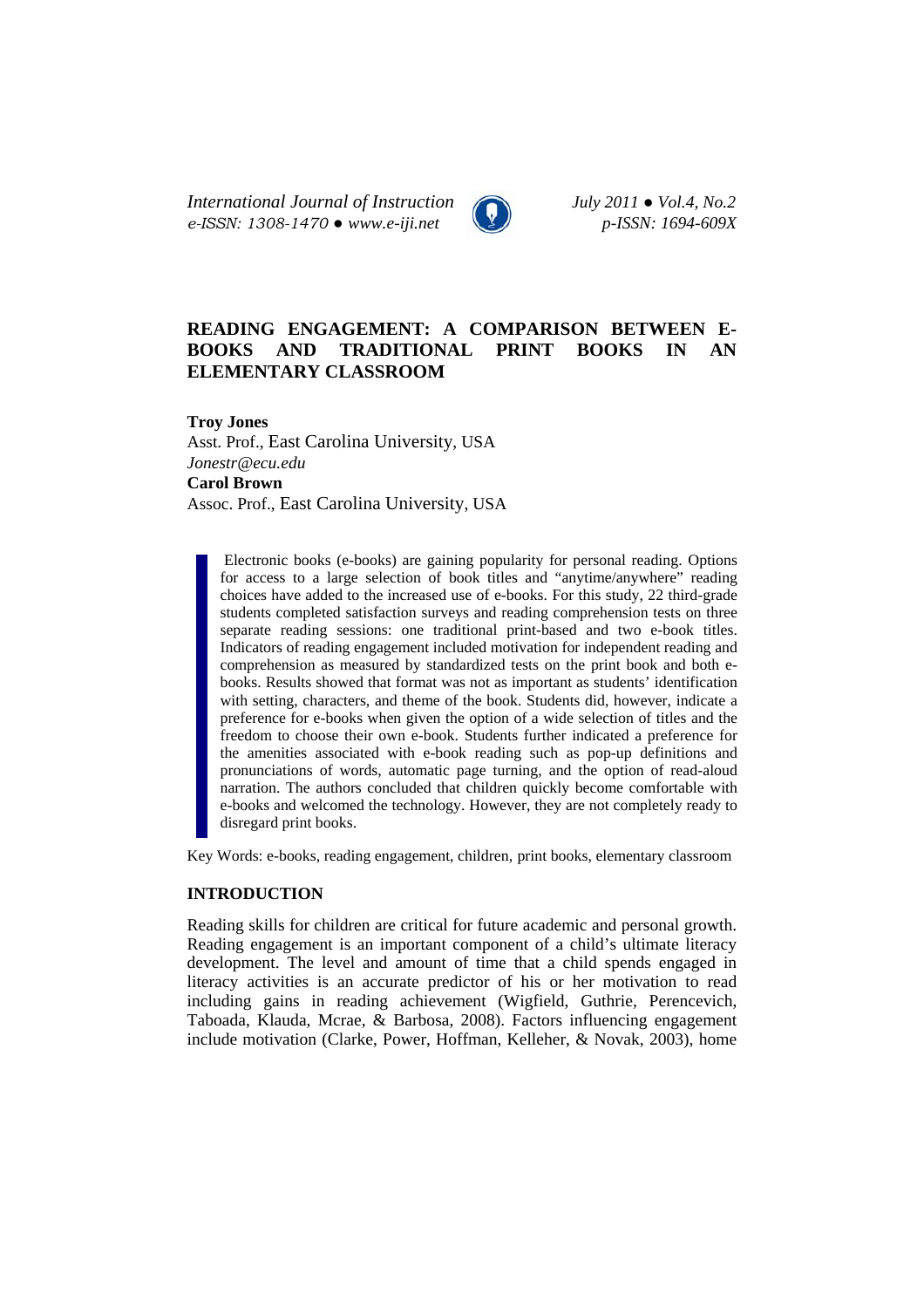environment (Arzubiaga, Rueda, & Monzo, 2002), independent reading, and gains in reading achievement. It is multidimensional and influenced by the cognitive and emotional engagement of the reader (Wigfield, et al., 2008). Wigfield, et al. (2008) found a strong correlation between reading engagement and reading achievement when they studied the effects of Concept-Oriented Reading Instruction on the reading outcomes of fourth grade children. The authors concluded that children's reading engagement is enhanced when they are provided with instruction in cognitive strategies associated with reading. Children who use sophisticated strategies and enjoy literacy activities are considered to be engaged readers. Consistently engaged readers actively seek appropriate books and become excited about learning new material (Lutz, Guthrie, & Davis, 2006). Marinak and Gambrell (2008) reported that children are motivated to read and remain engaged in reading when rewarded with the opportunity to choose their own books. Arzubiaga, et al., (2002) claimed that context within literacy activities was an important factor crucial to reading engagement and literacy development. Other factors reported include culture of the school, various intervention programs, and the child's home and classroom environment all influence reading achievement.

Based on earlier research, it is known that the materials that parents decide to keep in their home (Arzubiaga, et al., 2002) or the material that teachers select for the classroom (Flowerday, Shaw, & Stevens; 2004) are crucial in shaping the literacy development of children. For example, Arzubiaga, et al., (2002) studied the relationship between the reading engagement and the literacy practices of Latino parents. They found that the cultural practices established by parents as well as the reading material that parents keep in their home greatly influenced the reading achievement of the children. Jewell, Phelps, & Kuhnen (1998) studied the independent reading habits of first graders in three diverse communities and found that children are more likely to become engaged in reading if they have greater access to books through home, school, or public libraries and are able to witness engaged reading by adults. Additionally, Kasten & Wilfong (2007) found that teachers can support children's reading engagement if they provide ample opportunities for independent reading. They found that opportunities for independent reading build fluency and allow children to increase their level of confidence. Support for independent reading is crucial for the reading success of children with limited English proficiency (McGlinn & Parrish, 2002). Flowerday, et al., (2004) also found that children's reading engagement is positively affected if there is high-interest material available for children even when children are not afforded the opportunity to self select their reading material.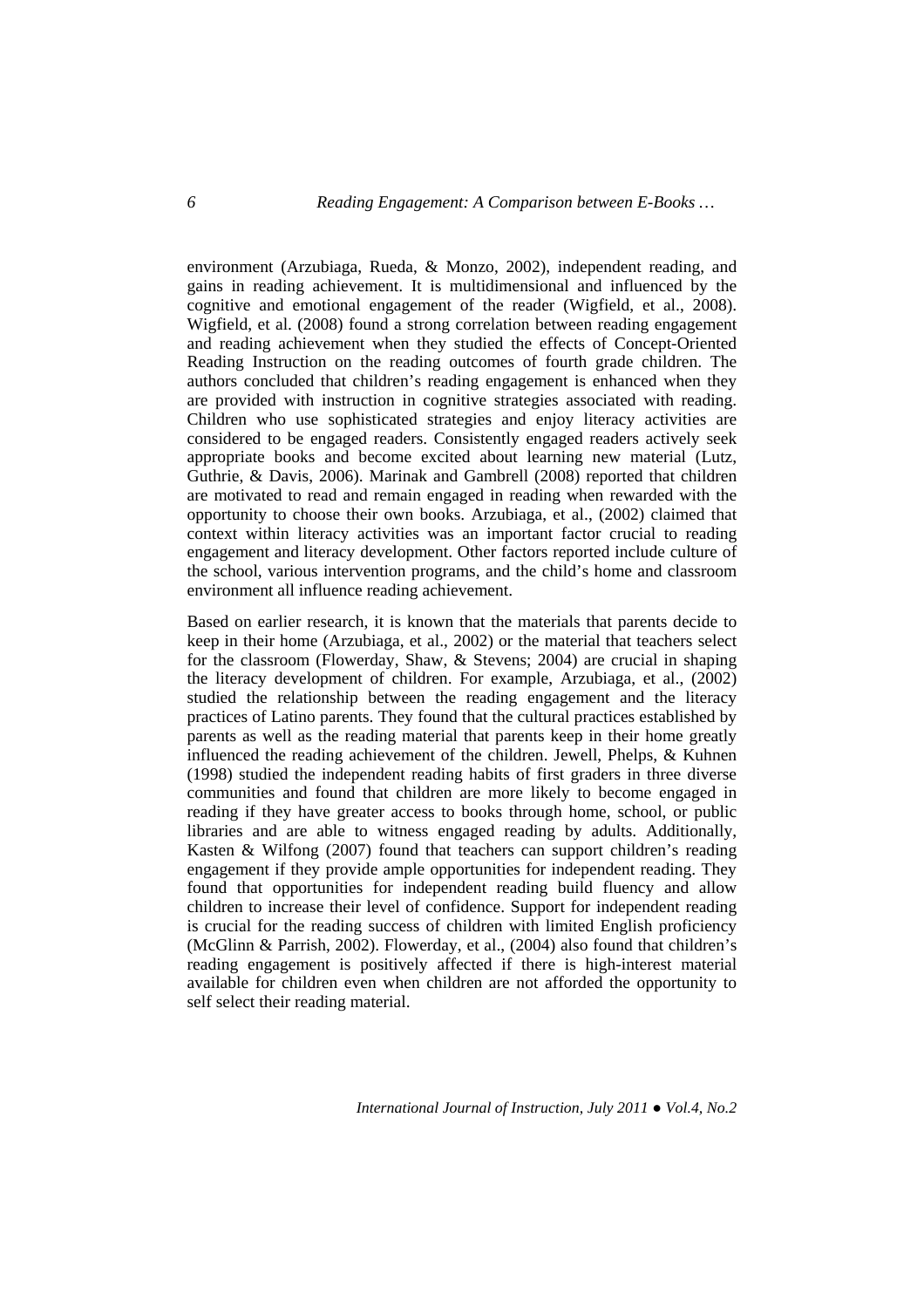All of these findings (Arzubiaga, et al., 2002; Clark, et al., 2003; Flowerday, et al., 2004; Marinak & Gambrell, 2008; McGlinn & Parrish, 2002; Wigfield, et al., 2008) indicate that the availability of materials will play a determining factor in how engaged children are in reading. The classroom material available is evolving as computers are becoming more prominent in classrooms (McGlinn & Parrish, 2002). Children are being introduced to computers in schools at very early ages (Johnson & Christie, 2009). SuccessMaker™ (Pearson Education, Inc.), JumpStart Phonics (Knowledge Adventure, Inc.) and similar multimedia integrated learning systems are designed to teach emergent readers basic skills and provide developmental readers with remedial instruction. In addition, a plethora of interactive websites such as blogs, wikis, and other Web 2.0 resources have created a digital environment in which students are creators of information as well as readers of information. Children are now being acclimatized to technology in their classrooms beginning in preschool and continuing through adulthood. In addition to remedial learning, computer-based technologies in the classroom have the potential to facilitate deep learning and critical thinking skills in children (Hyun, 2004; Lowther, Inan, Daniel, & Ross, 2008). The influx of computer-based technology employed in classroom instruction will ultimately play a role in children's literacy development. Therefore, computer–based technologies are likely to shape the way that children will ultimately view literacy (Mioduser, Tur-Kaspa, & Leitner, 2000).

The movement toward instruction supported by computer-based technology is all taking place in the midst of a major shift in the publishing industry where many book sellers are beginning to actively promote electronic books (e-books) and e-book readers as a less expensive and more efficient method to read. Ebooks are print books that have been completely converted to or originated in a digital format (Grudzien & Casey, 2008)**.** E-book readers are small computerized devices that store an array of print material (Larson, 2010). One such device, introduced in November, 2007, is Amazon's Kindle. This device allows readers to download books, magazines, and newspapers in less than one minute more than two hundred thousand titles are available for download. The cost of the Kindle, and similar readers, has continued to drop. Thus, many current bestsellers are available at a significantly reduced cost, and more than a million out-of-copyright books are available completely free of charge (Binder, 2008; Lardinois, 2009; Sangani, 2009). Barnes & Noble, Apple, and Sony have all introduced e-book readers to compete with the Kindle. Apple offers the iPad, Barnes & Noble has the Nook, and Sony offers the PRS300 at a lower cost than the Kindle (Bairstow, 2009). Like the Kindle, these devices will enable readers to download and read PDF files and have Broadband, anywhere, anytime, access to reading materials (Binder, 2008). Efficient, inexpensive availability of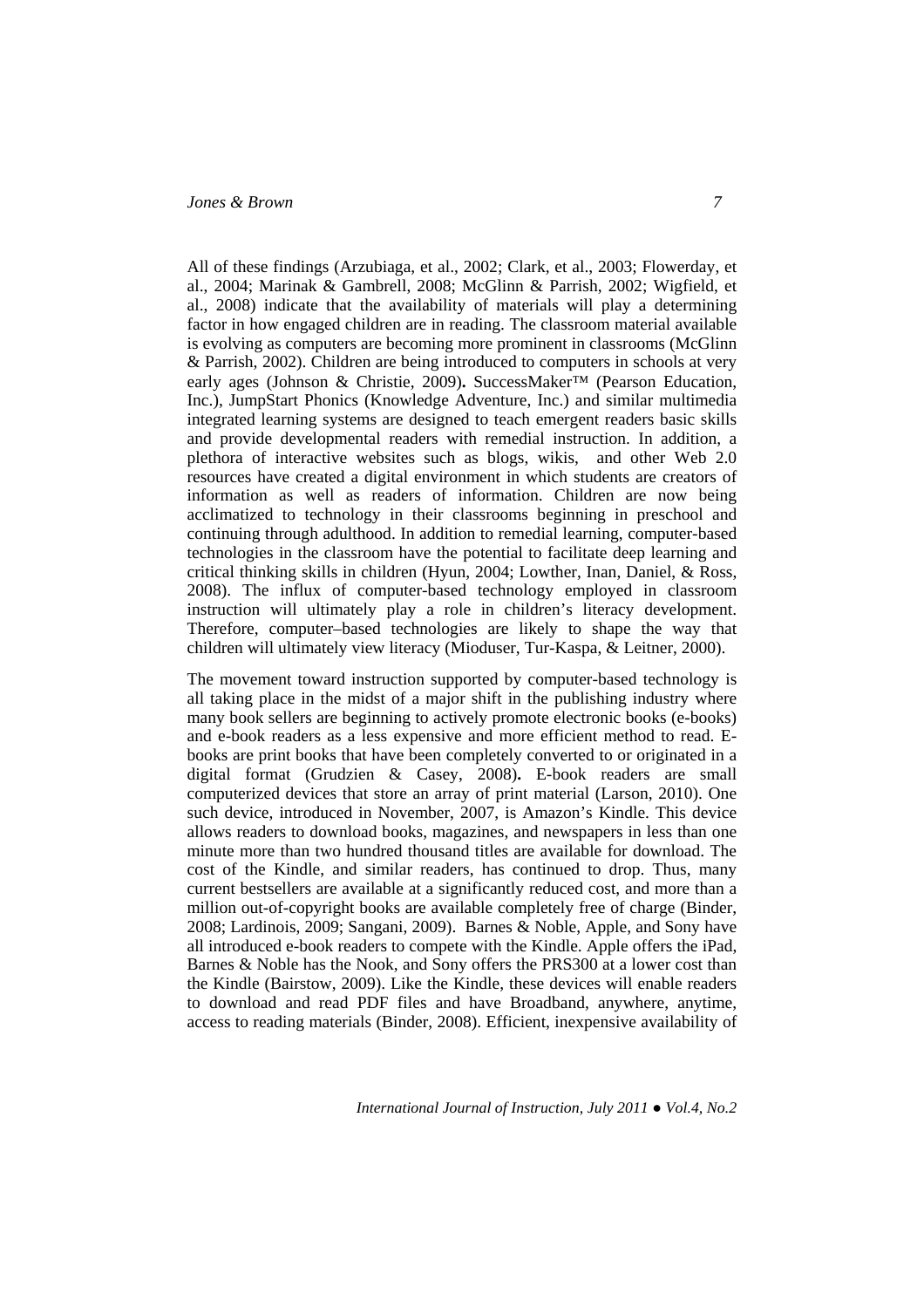electronic resources could easily affect selection of reading materials in K-12 schools.

Electronic books are available through two main sources: online websites and personal electronic devices. The importance of such devices cannot be underestimated. There are several factors influencing the transition from print to electronic format. First, online resources provide instant access to reading materials at the point of need. For example, teachers can search for primary source documents and digitized books that support a variety of curriculum areas (Brown & Dotson, 2004). Whether in a computer lab or through use of a personal hand-held device, students are able to read a wide variety of materials specifically suited to an instructional unit. Secondly,  $21<sup>st</sup>$  century learners are motivated to use personal devices to gain immediate access to answers and to communicate with peers. Reading from a digital screen is comfortable and familiar for most K-12 students. The "read-write" web has produced a generation of readers who are motivated to communicate with their peer writers and established authors. Some experts predict that there will soon be publishing sites comparable to social networking sites such as YouTube.com where writers can share their books with a community of writers (Sangani, 2009). A downside of this trend would be the potential for mass publication of reading materials lacking credibility in both content and sources; however, this also opens the door to new skills in literacy and evaluation of digital resources (Metzger, 2007). The increasing number of e-reading devices and the authors' embracing of e-books would indicate that the technology is more than a passing fad.

Although e-book readers have yet to forge their way into the classroom, children are being exposed to electronic media in a variety of ways during the school day. A growing number of online resources are available for classroom use (Brown & Hill, 2009). Currently the selection of titles is somewhat limited however there are many benefits in the use of e-books available through wellknown publishers such as Scholastic, Inc. (available online www.scholastic.com). Access through subscription makes it possible for elementary children to view popular fiction books presented through dynamic multimedia websites. Each fiction book is aligned with a nonfiction content area book that provides meaningful context for the animated stories. Additionally, there are a number of free websites that provide well-known fiction and picture books for viewing and reading. For example, the Screen Actors Guild Foundation has developed a website in which well-known movie and television actors perform dramatic readings of children's books. These "read-aloud" sites make it possible for celebrity role models to read to any child with access to a computer and an internet connection (available online www.storylineonline.net/).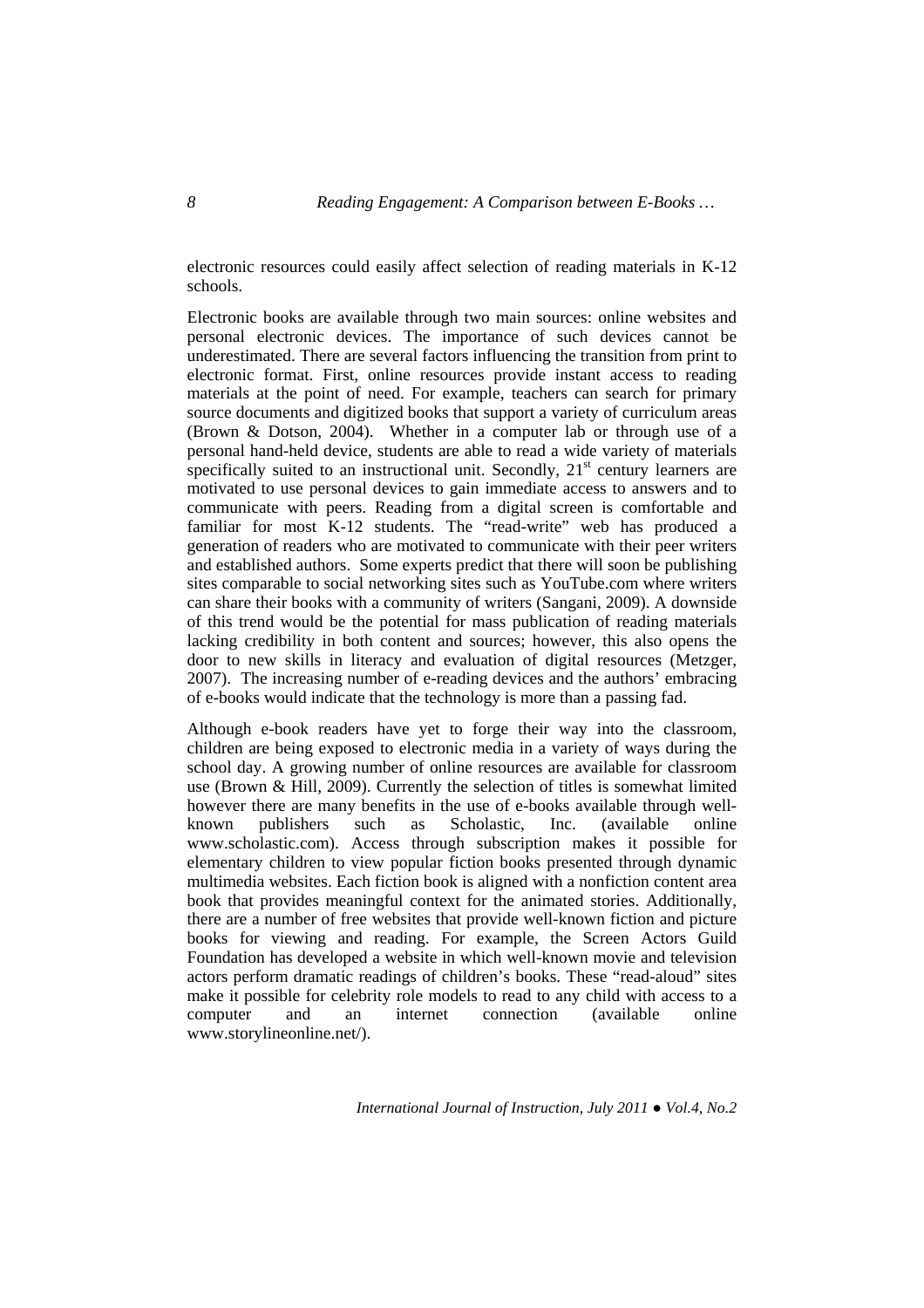The combination of new-found popularity for electronic reading and computers in classrooms would indicate that these factors will shape children's literacy development in the next decade. Children are still being introduced to literacy through print books, but signs point to electronic reading being a greater part of their literary life as they develop and mature. If the goal of schools is to keep children actively engaged in reading, then educators need to examine the effects of electronic books on the reading engagement of children. As has been stated, engagement also impacts motivation and reading achievement (Marinak & Gambrell, 2008). If the publishing trend of promoting electronic books continues, then it is reasonable to predict these books will eventually make their way into the schools. The purpose of the present study was to examine the reading engagement and comprehension of children as they read electronic books.

### **Research Questions**

The primary research question was "What are the effects of electronic books on third-grade children's reading engagement?" Because engagement impacts comprehension and the degree of satisfaction that children gain from reading, two sub questions were examined. First, "What are the effects of electronic books on third-grade children's reading comprehension?" and second, "What are the effects of electronic books on third-grade children's reading enjoyment?"

### **Significance**

The study has the potential to determine if the features of electronic books will actively engage children in reading material. Many electronic books are accompanied with features such as audio of entire text or audio of specific vocabulary terms. Definitions of such terms are also provided. The books are therefore interactive and allow for children to become actively engaged in the text. By introducing children to electronic books at an early age they will gain experience with all of the characteristics of such technology and become acclimated to twenty-first century devices for reading. Children will also gain valuable twenty-first century skills in the area of information and communication technology (ICT). The ability to use digital resources is a major factor in the success of the future workforce (Law, 2007).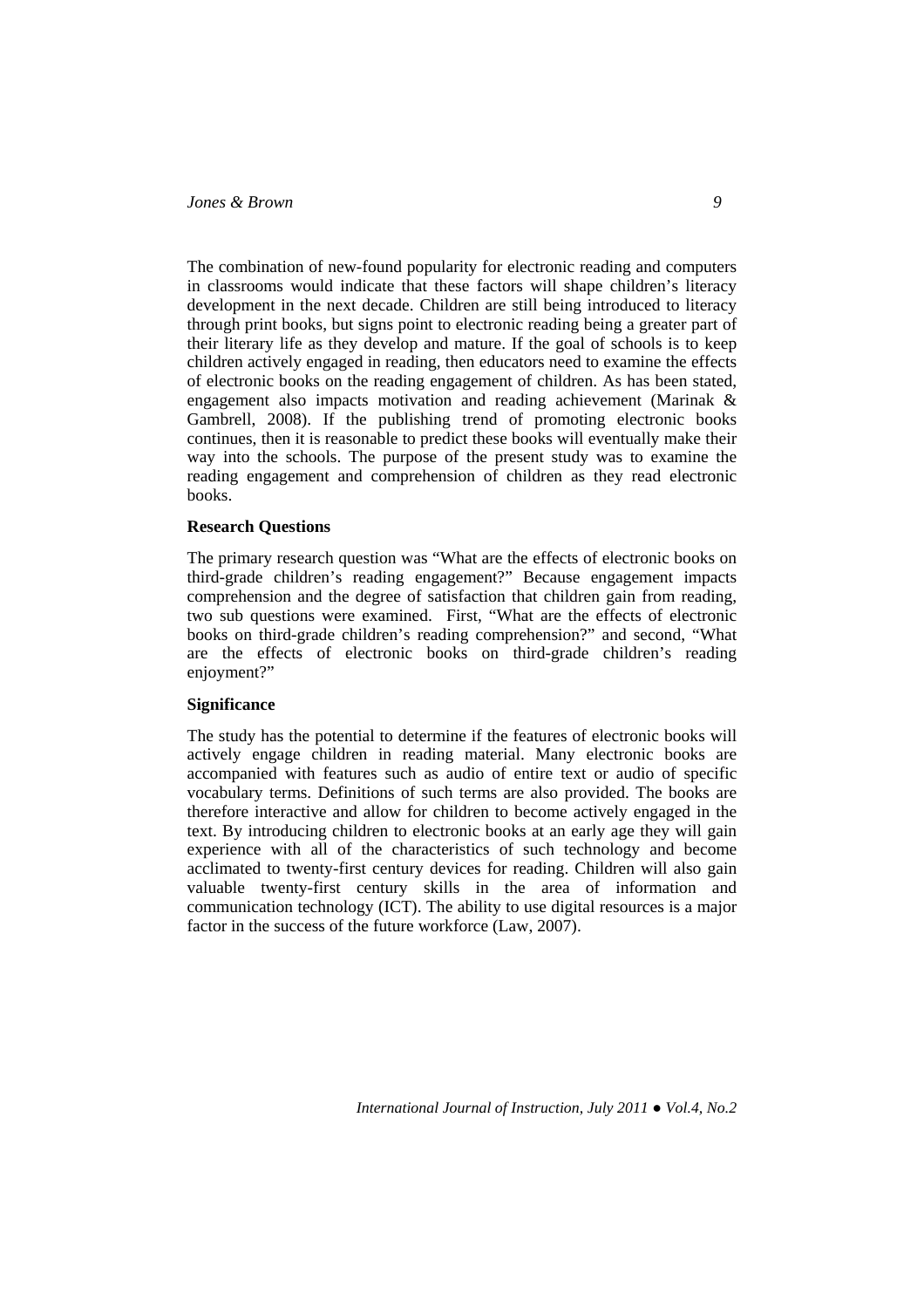## **METHOD**

#### **Participants**

The participants were 22 third-grade children in a single self-contained classroom at an urban school in the southeast region of the United States. The students consisted of 11 boys and 11 girls. Four of the students were Caucasian, one student was Asian-American, and all of the remaining students were African-American. Most of the students read on grade three level, although a few read below grade level. The students were divided into four groups with a mixture of boys and girls in each group. The students were also grouped homogeneously by reading level. The grouping decisions were made by the classroom teacher. The children were grouped homogeneously so that the researchers monitored advanced or average groups of readers while the classroom teacher circulated around the classroom and provided extra support to the most struggling group of readers. This decision allowed the researchers to focus on the study, while the classroom teacher helped students in need. The children were ultimately rewarded with a free pencil and cupcakes for their participation in the project.

### **The Procedure**

Permission was obtained from the parents of each participant. All supplies were provided by the two researchers with the exception of the laptops which belonged to the school. The participants were introduced to the project, and verbal assent was obtained from the students.

## Phase I

The project began with the students reading a traditional print version of *The Yellow House Mystery (The Boxcar Children, No. 3)* by Gertrude Chandler Warner and Mary Gehr. The classroom teacher selected this book because of the children's love of mysteries. This is the third book in a series of mysteries about four children who live with their grandfather and fashion themselves as young detectives. In this book, the children must solve the mystery of a man who disappeared long ago while living in a house on their grandfather's property. The children read aloud in their respective groups with either a researcher or one of two undergraduate research assistants to monitor their reading. The participants read the first three chapters of the book using a process called "bump reading" in which a child reads aloud as long as she or he wishes and then calls on another child in the group to read. The process continues until the passage has been completed.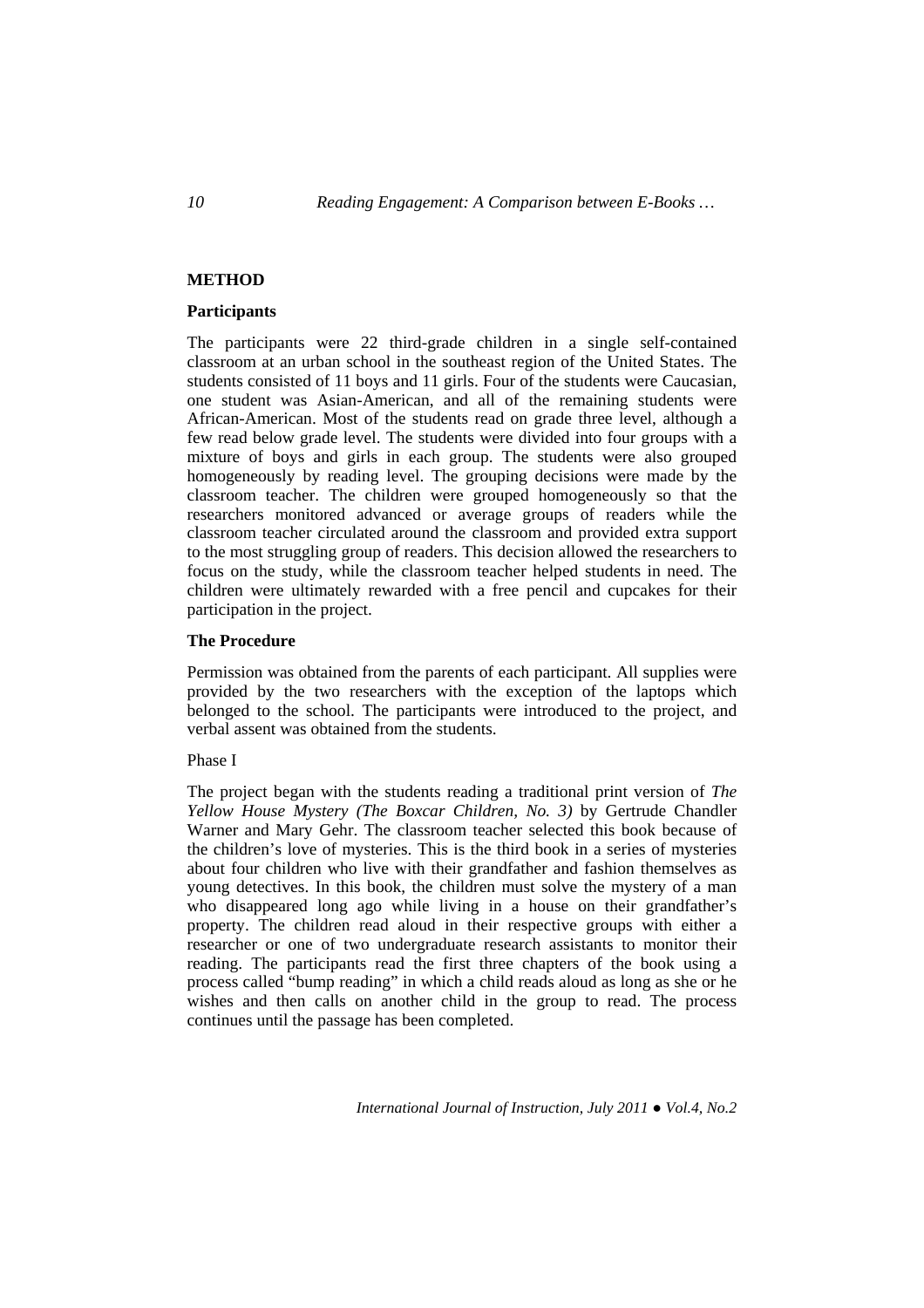Upon the completion of each of the first two chapters of *The Yellow House Mystery*, the student groups were given a reading activity by the classroom teacher to measure their comprehension and prediction skills. The students worked in their respective groups to complete a mapping activity and presented their maps to the class. The mapping activity consisted of the students developing a chart divided into three sections. The first section contained questions posed by the classroom teacher. In the second section, students were to list the clues that they thought might help to answer the questions. In the final section students were to list any inferences or predictions that could be made from what the clues in section two were. All students then read chapter three silently. After reading chapter three, students were administered a comprehension test on chapters one through three and an enjoyment survey of the first three chapters. Students were asked to enter their name on the survey so information could be cross tabulated with their comprehension score and observation data. Since students may have concerns about impact on reading grades, the researcher assured students that the scores on the comprehension test or survey would not affect their school grade in any way. The remainder of *The Yellow House Mystery* was read aloud to the students during subsequent days by either the classroom teacher or one of the researchers.

#### Phase II

During Phase II of the study, each student was provided with a school-owned laptop. Participants were then introduced to the subscription website Raz-Kids.com and provided instructions for the login process. Each participant was given login identification and a password. Students were also informed that they would be able to log into the site and read books at home on their own time. A researcher provided instruction in interactive features of the books on the website. Students were then given opportunities to investigate and experiment with the online features. These included electronic page turning, vivid color graphics, and access to a library of approximately 100 titles grouped by reading level. Each title had two options for viewing. The students could listen to a computerized read-aloud version or view text and pages as e-books with links to the glossary and selected words that include audio pronunciations. The design of the study required students to access only the assigned books while data were collected, however, it was later discovered that access to a wide variety of titles was a strong motivator for engagement.

After instruction on how to use the website and its features, students were then instructed to rejoin their original groups and to "bump read" a story called *The Mystery Wind* by Cheryl Ryan and Hough Armstrong from the Raz-Kids.com website. *The Mystery Wind* was about a little girl in Africa who discovers a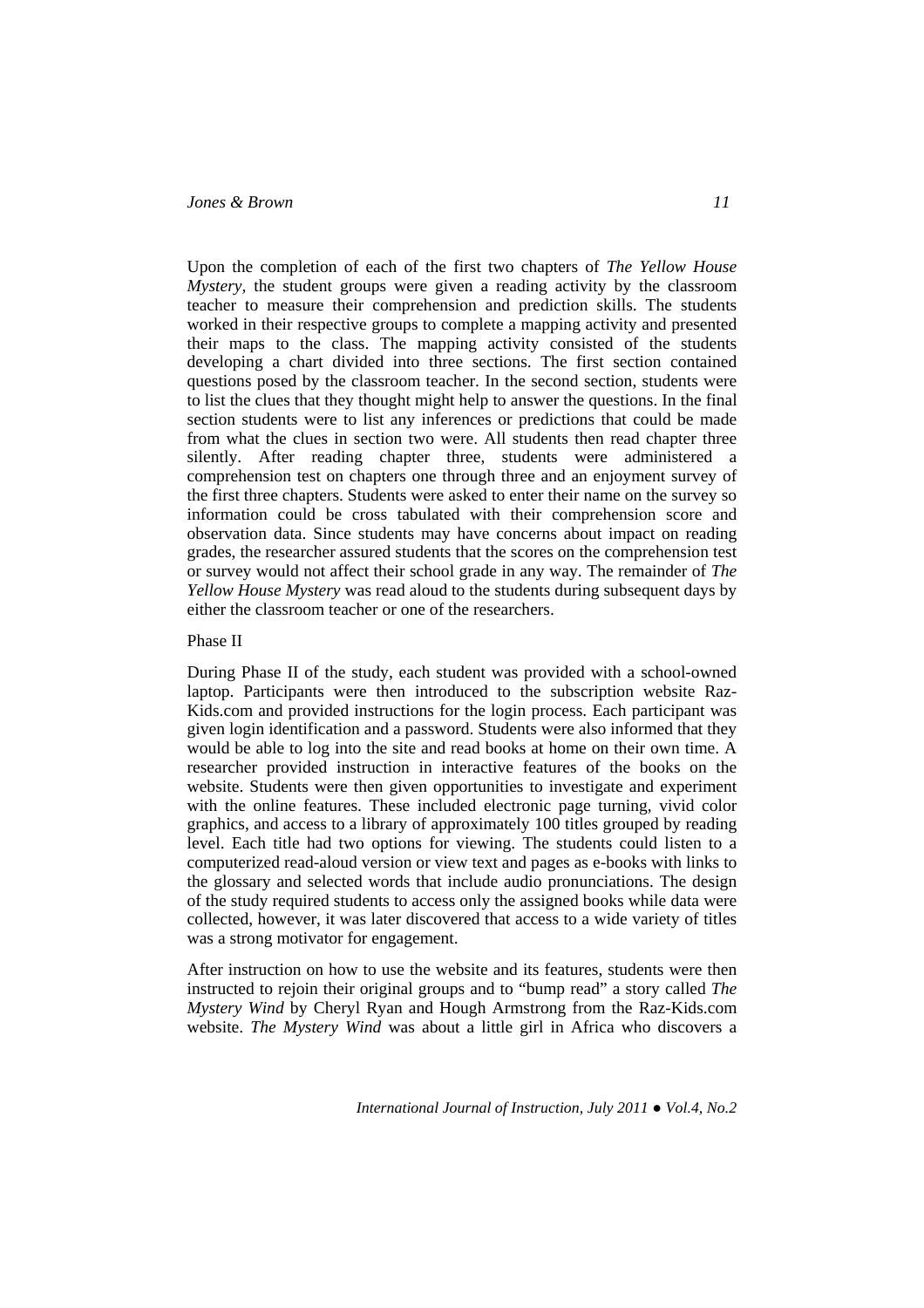mysterious wind that brings good fortune to her village. This story was selected because of its relation to a mystery. One student read at a time, while others followed along. The student who read aloud at any given time was the only one with permission to use the interactive features accessible from the website. Others in the group were instructed to continue reading along silently until it was their turn to read. Again, the observers videotaped the sessions and took field notes. After completing *The Mystery Wind* students were again assigned a comprehension activity by the classroom teacher. Students completed a mapping activity similar to the first one in their respective groups and shared their ideas with the class. Students then completed a comprehension test in the same fashion as the test in Phase I. They also completed a survey to measure their enjoyment of *The Mystery Wind*.

### Phase III

During Phase III of the study, students "bump read" another book from Raz-Kids.com entitled *The Sweet Potato Challenge* by Vera Ogden Bakker and Joel Snyder. This e-book was about a cooking contest and contained recipes for various desserts. This book centered on children living in America and challenging each other to make the best sweet potato pie. Although not a mystery, this story was selected because of its appeal to children in the age group. Again, only the student reading aloud at any particular time was the only one with permission to use the interactive features. Students were again assigned a mapping activity comparable to the first two. Upon completion, students were then given a comprehension test and administered an enjoyment survey of the book. Students were also administered a fourth survey to gauge their overall enjoyment of reading electronic books. Students were finally given an opportunity to read or listen to any book from the website and play with all of the features as they read. All materials were then collected by the researchers and undergraduate students recruited as research assistants. Students were informed that they would be able to read books from Raz-Kids.com from home using the same login I.D. and password.

### **Data Analysis**

The primary data were the scores on the comprehension tests and the answers to the survey items. The observation data were secondary. All comprehension tests were created by the researchers based on research by Johns and Lenski (2005). All three comprehension tests were designed using skills identified in the statemandated "Grades 3-5 End of Grade Reading Test" which measure reading comprehension as reflected in the English Language Arts Standard Course of Study. The comprehension tests for the study were written in collaboration with the classroom teacher. These authors concluded that effective assessment of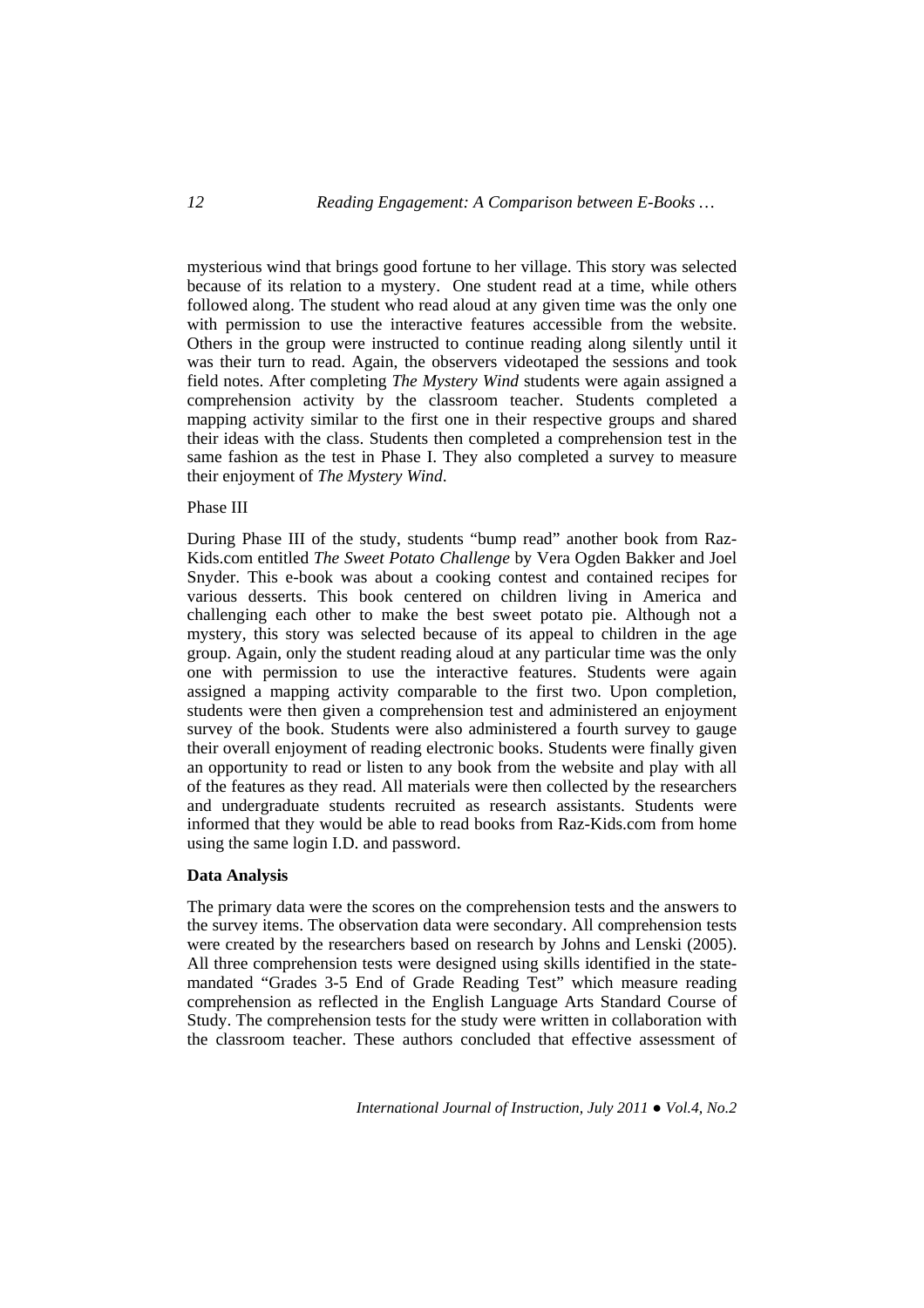reading comprehension hinged upon students being able to a) preview the text, b) activate prior knowledge, c) identify main ideas, d) sequence, e) make predictions, f) make inferences, and g) draw conclusions. At least one question was included in the comprehension tests to assess each one of the aforementioned cognitive skills. The researchers also scored each assessment and entered the data into a statistical processing program. The initial three surveys were designed to measure a) the students' level of enjoyment with each selection, b) the ease with which they read, c) their self assessment of comprehension, d) their motivation to read more of each selection, e) their desire to read other comparable books, f) the likelihood of reading the book outside of school, g) the recommendation they would give to a friend about the selection, and h) their satisfaction with the selection. The final survey was designed to measure their preference for traditional print books or e-books. The data from the surveys and the comprehension tests were entered into PASW Statistics 17™ for final analysis. The survey items were assigned a value and entered into the same software program. A repeated measure ANOVA was performed on the comprehension tests data to measure the variation in test scores depending upon the format of the book. The survey data were cross tabulated with the comprehension data to measure the interaction between their enjoyment of the books and their comprehension scores. Ch-Square was used to identify any relationships between preferences for selected titles and format of books.

#### **RESULTS**

The repeated measure ANOVA revealed no significant difference in the mean scores between comprehension tests one and three. However the mean score on comprehension test two differed significantly from the other two tests. Table 1 provides mean scores for the three tests.

| <b>Descriptive Statistics</b> |         |                       |  |  |
|-------------------------------|---------|-----------------------|--|--|
|                               | Mean    | <b>Std.</b> Deviation |  |  |
| SMEAN(Test1)                  | 80.2619 | 17.84848              |  |  |
| SMEAN(Test2)                  | 65.8000 | 17.52038              |  |  |
| SMEAN(Test3)                  | 81.6250 | 18.71266              |  |  |

Table 1. Comparison of mean scores for the three reading comprehension tests.

The post-hoc test was used to conduct pairwise comparisons. The pairwise comparisons revealed levels of significance among the three mean scores. The difference between test one and test two yielded a significance value of 0.023, *p*  < .05. The mean score on test two also yielded a significant difference from test three with a significance value of 0.002,  $p < .05$ . The mean scores from tests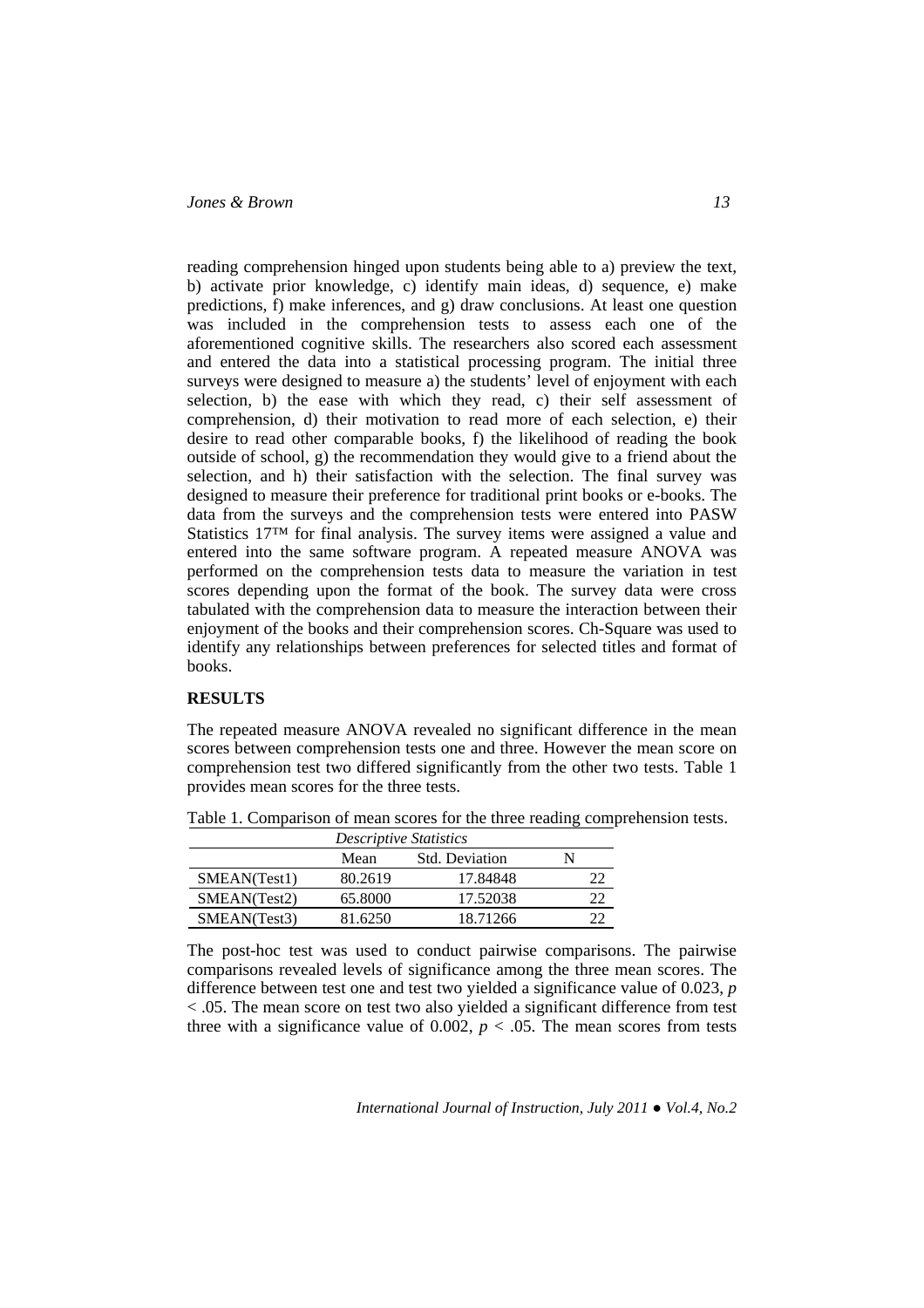one and three were not significantly different. The level of significance was 1.00,  $p < .05$ .

Table 2. Pairwise tests providing level of significance in mean score differences.

| Pairwise Comparisons                                    |                       |                        |       |                   |                             |                    |  |
|---------------------------------------------------------|-----------------------|------------------------|-------|-------------------|-----------------------------|--------------------|--|
| Measure: MEASURE_1                                      |                       |                        |       |                   |                             |                    |  |
|                                                         | $(I) Test$ $(J) Test$ | Mean                   | Std.  | Sig. <sup>a</sup> | 95% Confidence Interval for |                    |  |
|                                                         |                       | Difference (I-J)       | Error |                   | Difference <sup>a</sup>     |                    |  |
|                                                         |                       |                        |       |                   | Lower Bound                 | <b>Upper Bound</b> |  |
|                                                         | 2                     | 14.462*                | 4.889 | .023              | 1.744                       | 27.180             |  |
|                                                         | 3                     | $-15.825$ <sup>*</sup> | 3.930 | .002              | $-26.050$                   | $-5.600$           |  |
|                                                         |                       | 1.363                  |       | 3.536 1.000       | $-7.835$                    | 10.561             |  |
| Based on estimated marginal means                       |                       |                        |       |                   |                             |                    |  |
| *. The mean difference is significant at the .05 level. |                       |                        |       |                   |                             |                    |  |
| a. Adjustment for multiple comparisons: Bonferroni.     |                       |                        |       |                   |                             |                    |  |

The participants scored significantly lower on test two even though it assessed comprehension of a book delivered in the exact same format as the book for test 3. Test one assessed comprehension of a print book, and test three assessed the comprehension of an e-book. However, the scores for test 1 (print book) compared with test 3 (e-book) were nearly identical. Test items were written using standardized tests typically used in the subjects' classroom.

Unlike the test items, the survey items were intended to measure the level of enjoyment that the participants experienced while reading the books in the various formats. Additionally, Chi-square cross tabulations were conducted to reveal any interaction among the four surveys. The first three surveys measured enjoyment of each book, and the fourth survey measured their preference for reading books in either print or electronic format. The only significant interaction among the first three surveys was the question regarding enjoyment of the books. The participants indicated an equal level of enjoyment regardless of the book format.

The survey items regarding ease, self-assessed comprehension, motivation, selfselected reading, and recommendations did not yield any significant interaction results. The final survey measured their preference for reading books in either of the two formats. Most of the students indicated that they would prefer to and would continue to read books in either format. The students showed no particular preference for reading the books in either format. There was one item of interest-- subjects indicated that they were impressed with reading the wide selection of e-books and the various features of the computer program. They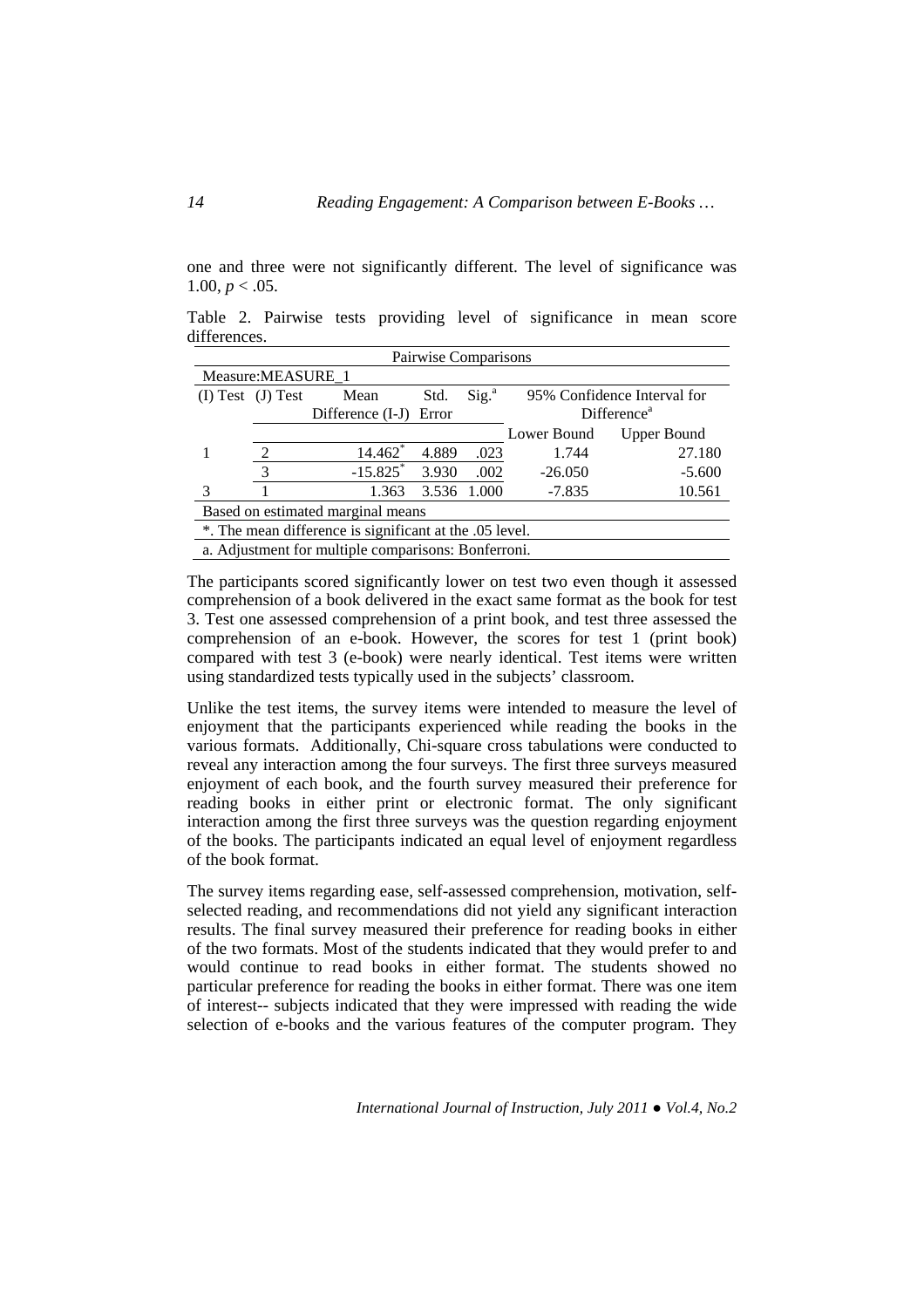also indicated that they would like to log into the Raz-Kids website from home and read more books from home. The students did not have difficulty with navigating the books on the computer, and they did not find it confusing.

### **Nonparametric analysis**

Survey 1 measured the enjoyment for *Yellow House*, and Survey 3 measured enjoyment for *Sweet Potato*. In terms of the enjoyment question on Survey 1 compared to Survey 3 *Sweet Potato*, the response to Enjoy is 62.5% for *Yellow House* compared to 71.4% for *Sweet Potato*. See also the response to somewhat true at 25% for *Yellow House* compared to 33.3% for *Sweet Potato* in Table 3. This shows more students responded at a higher level of enjoyment for *Sweet Potato* e-book than for *Yellow House* print book.

Table 3. Comparison of enjoyment of *Yellow House* (print) with enjoyment of *Sweet Potato* (electronic)

|      | Compare Survey 1 with Survey 3 |       | Not True Somewhat True True |       | Total  |
|------|--------------------------------|-------|-----------------------------|-------|--------|
| True | Count                          |       |                             |       |        |
|      | <b>Expected Count</b>          |       | 3.0                         | 3.5   | 8.0    |
|      | % within Survey 1 Enjoy        | 12.5% | 25.0%                       | 62.5% | 100.0% |
|      | % within Survey 3 Enjoy        | 33.3% | 33.3%                       | 71.4% | 50.0%  |
|      |                                | 6.3%  | 12.5%                       | 31.3% | 50.0%  |

Compare this to Table 4 as shown below. Students' response to the enjoyment question for *Mystery Wind* compared to enjoyment question for *Yellow House* is the same. The format print book compared to e-book does not appear to be a factor. This leads to the conclusion that content, theme, setting, and plot may have a stronger effect on children's reading motivation than format.

Table 4. Comparison of enjoyment of *Yellow House* (print) with enjoyment of *Mystery Wind* (electronic)

| Survey 1 to Survey 2 Enjoy |      |                                          | <b>Not</b> | Somewha | True  | Total  |
|----------------------------|------|------------------------------------------|------------|---------|-------|--------|
|                            |      |                                          | True       | t True  |       |        |
| Survey 1<br>to Survey      | True | Count                                    |            |         | 6     |        |
| 2 Enjoy                    |      | % within Survey 1<br><b>Yellow Enjoy</b> | 14.3%      | .0%     | 85.7% | 100.0% |
|                            |      | % within Survey 2                        | 25.0%      | .0%     | 85.7% | 46.7%  |
|                            |      | <b>Mystery Enjoy</b>                     |            |         |       |        |
|                            |      | Total                                    | 6.7%       | .0%     | 40.0% | 46.7%  |

In Table 5, Chi-square reported a significant relationship between students' response to Survey 3 *Sweet Potato* enjoyment with Survey 4 Choice (r = 12.97,  $p < 0.2$ -tailed). The variable Choice refers to being able to choose from many

*International Journal of Instruction, July 2011 ● Vol.4, No.2*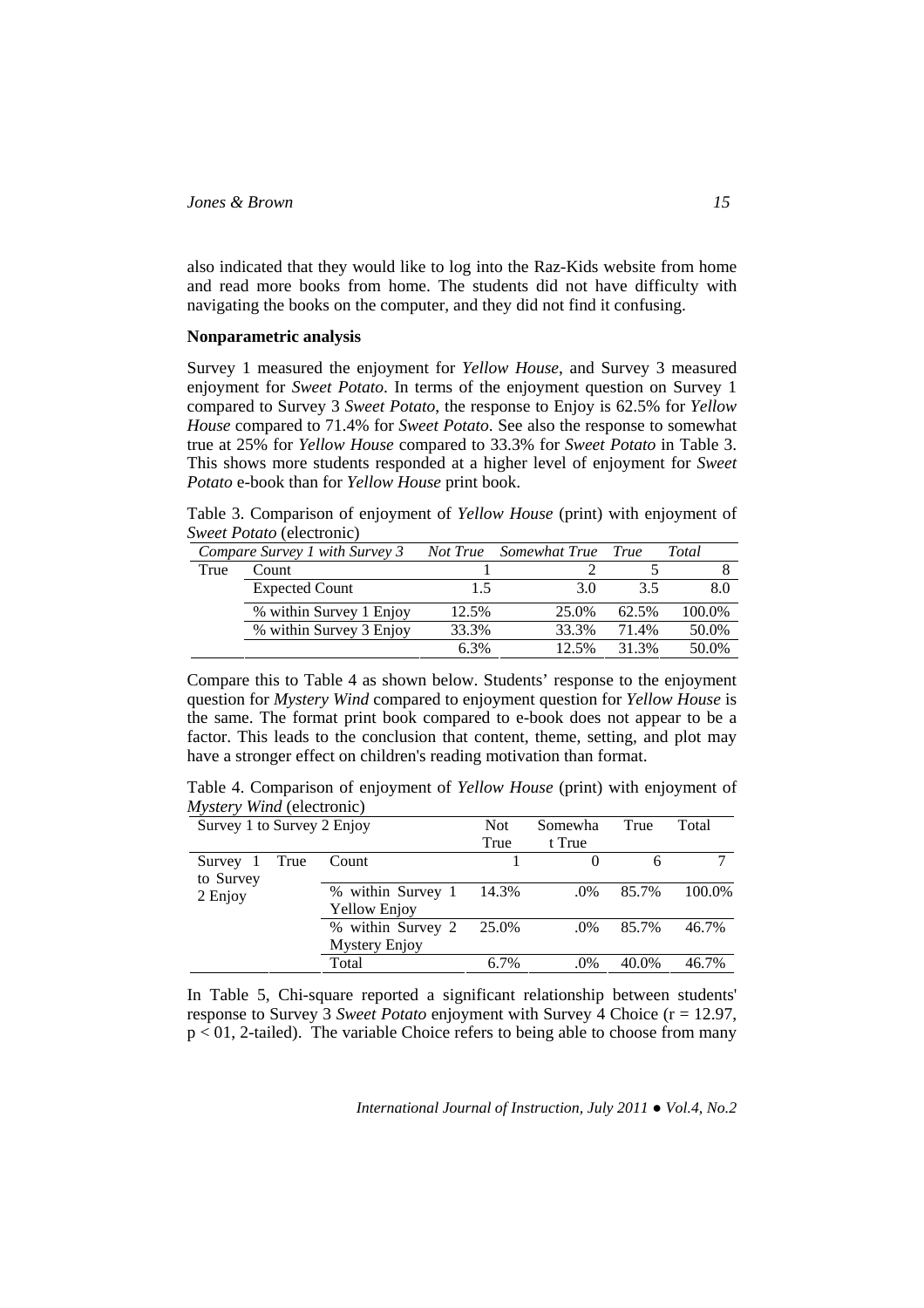book titles. There is a strong correspondence in survey response between those students who enjoyed the e-book *Sweet Potato* with students who liked being able to choose from a wide selection of book titles. This suggests that students who enjoyed the e-book *Sweet Potato* are motivated when given the opportunity to choose their own reading materials.

Table 5. Significant relationship between "enjoyment" and "freedom to books to read"

| Chi-square Tests for Pearson correlation between "Enjoy" Sweet Potato with "choice |                     |    |                       |  |  |  |
|------------------------------------------------------------------------------------|---------------------|----|-----------------------|--|--|--|
| of titles"                                                                         |                     |    |                       |  |  |  |
|                                                                                    | Value               | df | Asymp. Sig. (2-sided) |  |  |  |
| Pearson Chi-square                                                                 | $12.974^{\text{a}}$ |    | $011*$                |  |  |  |
| Likelihood Ratio                                                                   | 9.709               |    | .046                  |  |  |  |
| Linear-by-Linear Association                                                       | 4.532               |    | .033                  |  |  |  |
| N of Valid Cases                                                                   | 18                  |    |                       |  |  |  |

Reading motivation and engagement are enhanced when students have a choice in reading material. These findings are consistent with the findings of Flowerday, et al. (2004). The wide selection of titles possible through online ebook websites is motivational for children. This is similar to the freedom of choosing any book from the classroom or school library collection. One benefit in use of e-books is improved access to a greater number of reading selections. Currently most e-books for K12 classrooms are limited to subscriptions sites with several restrictions. First, in most schools the district technology director must grant privileges for download of e-books to any particular school server. This is a minor obstacle but does require time and effort on the part of the teachers. In addition, the authors discovered very few current titles available online; for purchase or for free. Older book titles that do not require copyright are available in abundance. Most children in this study, however, preferred books that relate to their own culture and environment. Finally, Chi-square showed a perfect correspondence between enjoyment scores for the print book *Yellow House* compared to the e-book *Sweet Potato.* This suggests that format is not important as the content, theme, and general writing style of the book. Although students responded favorably to such features as pop-up windows with definitions and word pronunciation, this study showed no significant effect on students' reading comprehension. Earlier research in multimodal learning reported positive effects on learning when more than one modality is used for reading instruction (Love, 2005). The findings from the current study contradict the previous research as there was little effect on the reading comprehension scores of participants in this study with multimedia interactive e-books. These findings warrant further research in the special features of e-books and how they might enhance reading motivation and ultimately reading comprehension.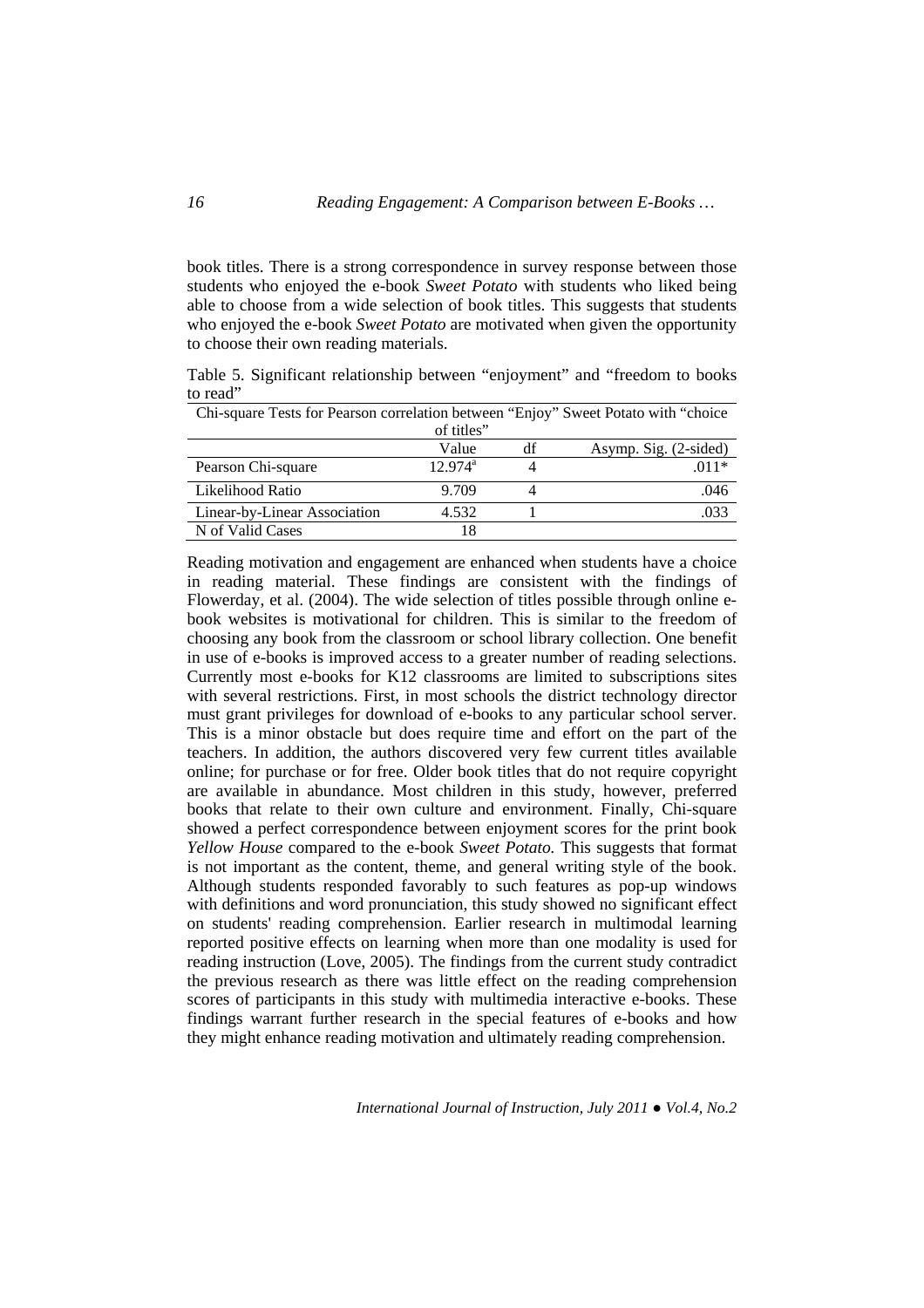## **DISCUSSION**

The results of the ANOVA yielded interesting results since the students scored significantly lower on the second test based on a book that was read in the same electronic format as the third book. The survey results also indicated that the participants enjoyed the first and third books more than the second book. The mean enjoyment score for book one was 2.32 which was identical for the mean enjoyment score for book three. The mean enjoyment score for book two was 2.11 which was significantly lower. This coincided with the significantly lower score on the comprehension test for book two, while the comprehension scores for books one and three were nearly identical. These findings would indicate that the format of the book did not matter as much as the level of enjoyment that the children received from the storyline. All three books were read in the same fashion with the children "bump reading" in the same reading groups for each session. The groups also had the same facilitator for each session. The groups also all engaged in the same extension activities after reading each selection. The homogeneous groupings also ensured that their reading levels were comparable. The only difference in the study design was the format of the books. Readings of the print book and the second e-book resulted in comparable amounts of enjoyment and comparable comprehension scores.

The first reading selection was the first three chapters of *The Yellow House Mystery*. The first three chapters of the book were read in groups, and participants were subsequently tested on those three chapters. The remainder of the book was read aloud to the students with the teacher or a researcher reading a chapter a day after recess.

The third book that the participants read in electronic format was entitled *The Sweet Potato Challenge*. This e-book was about a cooking contest and contained recipes for various desserts. This book centered on children living in America and challenging each other to make the best sweet potato pie. The children "bump read" this entire book and were also able to click on highlighted vocabulary words to either have the word pronounced or have the definition displayed. The facilitators ensured that the only child who was allowed to use the interactive features was the child who was reading aloud. The book also contained a feature that would allow children to change pictures without changing the page. Therefore, some children clicked the "enter" button expecting the page to change while only seeing a different picture. The text remained the same. In responding to the survey, children did not find this feature difficult or annoying.

The second book was also read in electronic format. This book was entitled *The Mystery Wind*. Again, the research design remained the same. Children "bump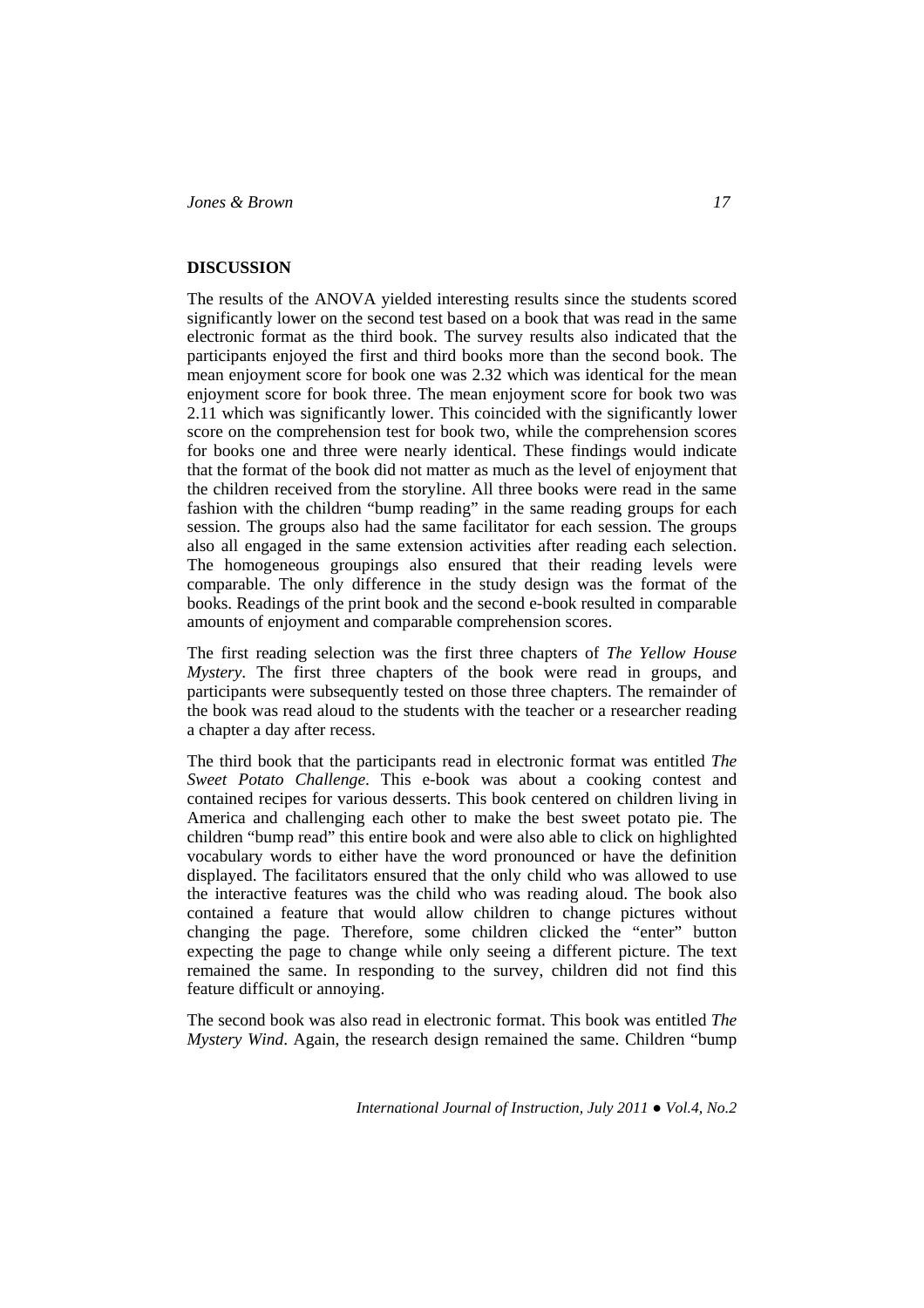read" and used the interactive features. One difference was that this was the first book that the children read using the electronic format. They were allowed to explore the other books in the Raz-Kids site before reading *The Mystery Wind*, but this was the first e-book that the children had ever read. Another notable difference between this book and the other two was that *The Mystery Wind* was about a little girl in Africa who discovers a mysterious wind that brings good fortune to her village. The program offered sound effects of the wind blowing and had other similar features to the third book that the participants read in electronic format.

The most notable difference between this book and the other two was that this book was not set in America and did not contain a setting that was automatically familiar to the participants. The huts in which the characters lived and the oxen that roamed around the village may not have been as easy to understand as the settings of the other two books. The students also did not enjoy the story as indicated on the survey. Their lack of enjoyment was also reflected in their comprehension scores. It is possible that their reading engagement was lower because of their lack of interest in the story.

A central finding in these data was the strong correlation between enjoyment of the final e-book that the children read and their preference for a choice of books. As Flowerday, et al., (2004) found, children are highly motivated to read and remain engaged in literacy activities when afforded a choice of what to read. The participants in this study all rummaged through the Raz-kids site to find other books which might interest them when given the opportunity to do so. This correlation between enjoyment of *Sweet Potato*, an e-book, and a preference for self-selected reading material suggests that the electronic format combined with the opportunity for choosing books was a highly motivating factor for children to read.

According to data from the fourth survey, the participants had no preference for reading in either format. Over half of the participants wanted to continue to read both print and e-books. Only three participants indicated that they would only like to read e-books in the future, while just one participant indicated a future preference for print books only. Three participants also indicated no preference at all for either format. The interactive features of the e-books did not sway them to a desire for using electronic formats as their sole source reading. The observation data revealed that the children clearly displayed an interest in the interactive features such as having the books read to them, having vocabulary words pronounced for them, viewing various pictures, and sound effects. The data also revealed that they thoroughly enjoyed roaming through the vast selection of e-books and reading selections of their own choosing. However,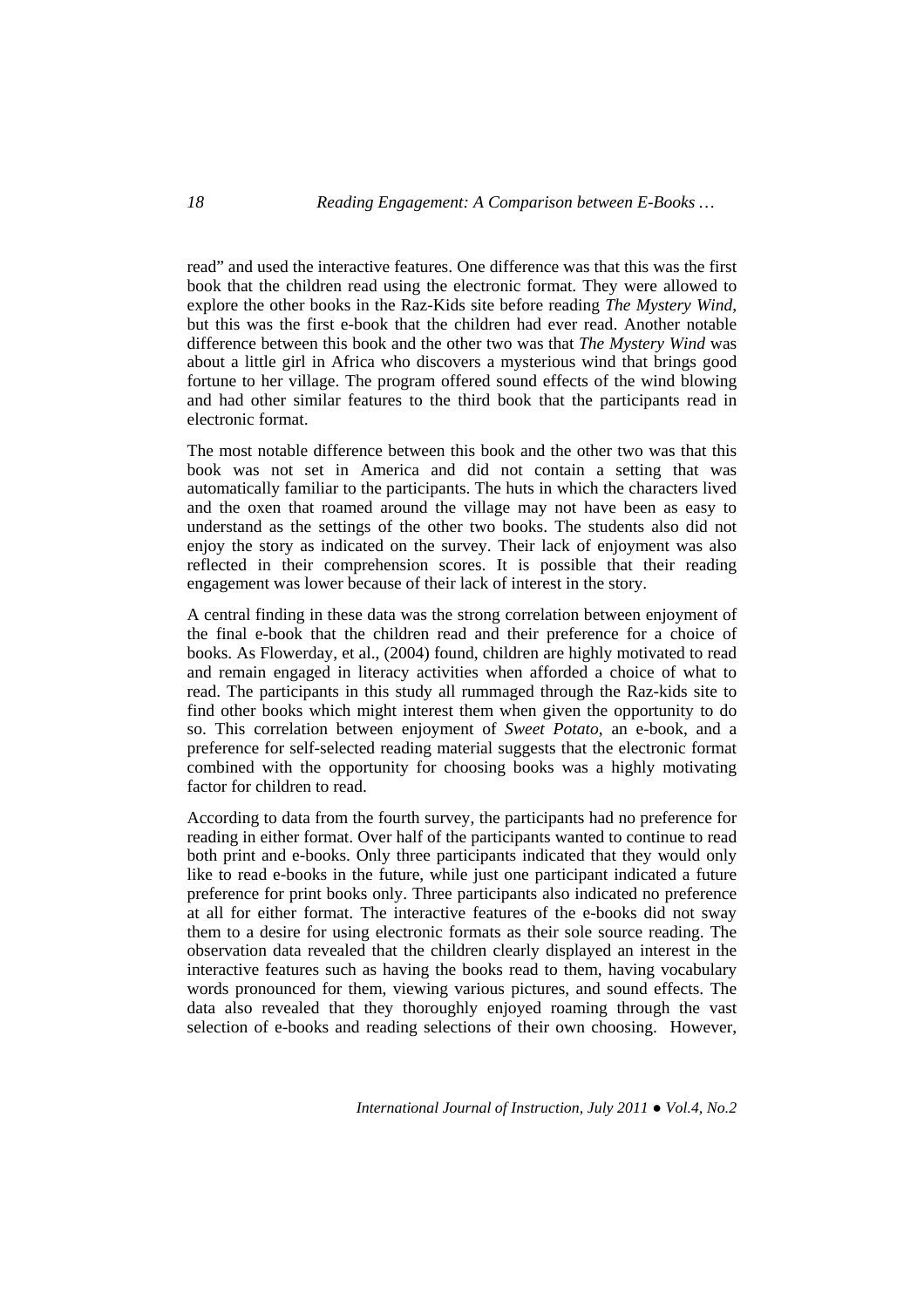they still indicated that they would like to continue reading books from both formats.

The results from both the comprehension tests and the surveys indicated that the format in which children read the material is not an important indicator for this study. The e-book format did not significantly increase comprehension, enjoyment, or engagement. The data clearly indicated that children prefer to have a choice of reading material and that the format was not as central to reading engagement as a connection with the story's characters and setting. As publishers and teachers begin to introduce electronic reading to younger children, strong consideration must be given to the quality and quantity of the books provided for children to read. The results of this study indicated that the format in which the book was delivered did not matter as much as the suitability of character, theme, and setting of the books and how these align with personal preferences of the reader. A second outcome is further evidence which suggested a wide variety of reading choices and the opportunity to select books does impact reading engagement and ultimately reading comprehension.

### **LIMITATIONS**

While the study demonstrates the capabilities of children to adapt to e-books, there were some limitations to the study that must be mentioned. The primary limitation was the small sample size. The researchers were limited to one thirdgrade classroom limiting the sample size to 22 subjects. Another limitation was the limited availability of quality literature on the internet. It was difficult to find the same book available in both print and electronic formats for a reasonable cost. Such a study would require individual e-reading devices that were not available for this study. Books within the same genre were selected to compensate. A final limitation was the lack of support while students read the print books. The electronic books contained features such as audio pronunciations of words, pop-up glossaries, read-aloud narration, sentence highlighting, and automatic page turning. The print books obviously lacked such features. Since the classroom teacher selected a trade book, there was no teaching guide or glossary to accompany it.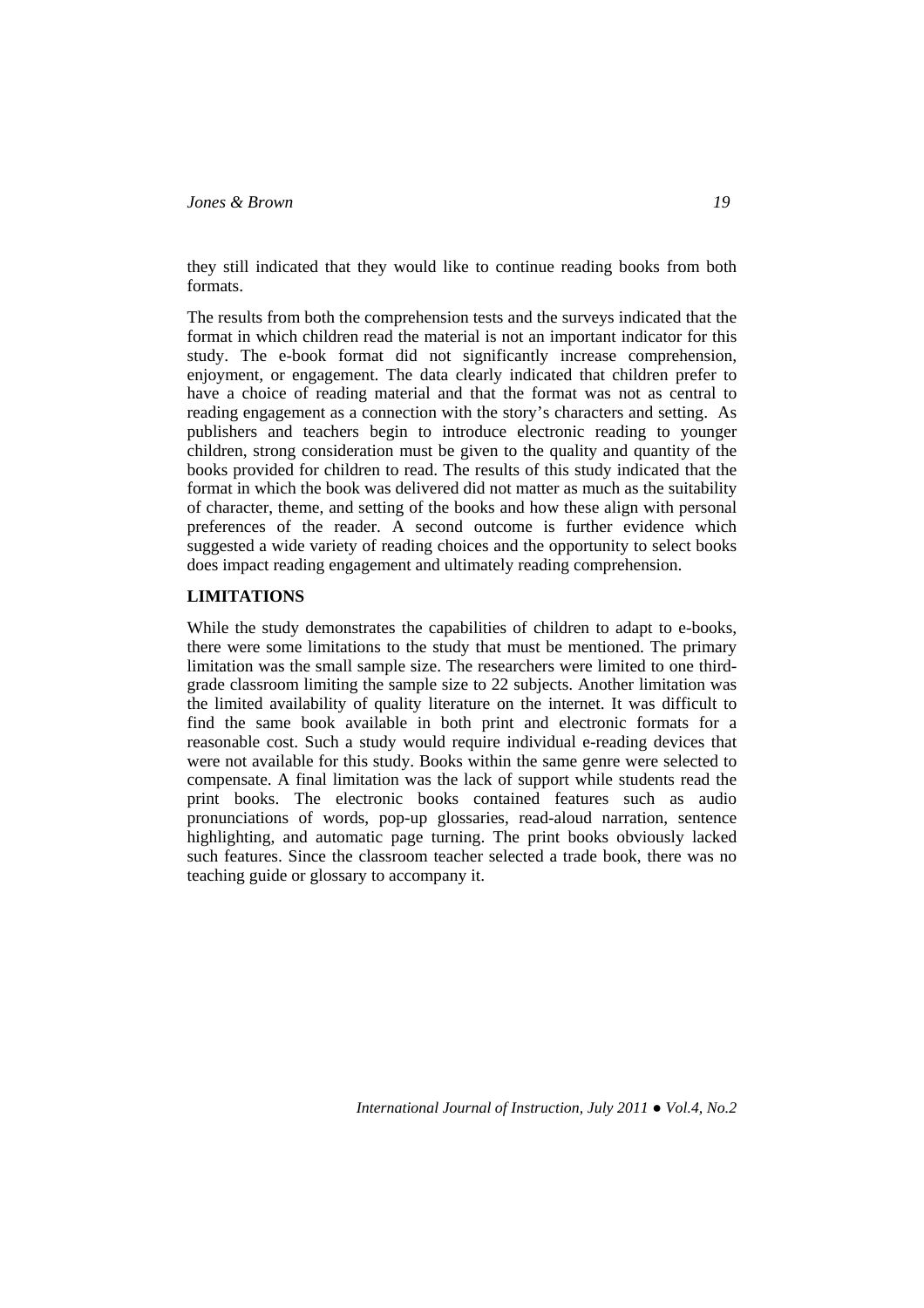## **REFERENCES**

Arzubiaga, A., Rueda, R., & Monzo', L. YUN (2002). Family matters related to the reading engagement of Latino children. *Journal of Latinos and Education, 1*(4), 1-17.

Bairstow, J. (2009). Tales from the e-book battle lines. *Laser Focus World, 45*(10), 76.

Bakker, V. O. & Snyder, J. (n.d.). *The sweet potato challenge*. Retrieved from http://www.razkids.com/main/Play/id/105/resource/read\_along\_book/cat/18/sor t/latest

Binder, J. (2008). Curling up with a good e-book. *Aerospace America, 46*(8), 20-22.

Brown, C. A., & Dotson, K. (2007). Writing your own history: A case study using digital primary source documents. *TechTrends, 51*(3), 30-37.

Brown, C. & Hill, J. (2009). Connecting media specialists, students, and standards through Web 2.0. In M. Orey, V. J. McClendon, & R. B. Branch (Eds.), *Educational Media and Technology Yearbook* (pp. 211-229). Boston, MA: Springer Publishers.

Clark, A. T., Power, T. J., Blom-Hoffman, J., Dwyer, J. F., Kelleher, C. R., & Novak, M. (2003). Kindergarten reading engagement: An investigation of teacher ratings. *Journal of Applied School Psychology*, 20(1), 131-144.

Flowerday, T., Schraw, G., & Stevens, J. (2004). The role of choice and interest in reader engagement. *The Journal of Experimental Education, 72*(2), 93-114.

Grudzien, P. & Casey, A. M. (2008). Do off-campus students use e-books? *Journal of Library Administration 48*(3/4), 455-466.

Hyun, E. (2004). A study of 5- to 6-year-old children's peer dynamics and dialectical learning in a computer-based technology-rich classroom environment. *Computers & Education, 44*(1), 69-91.

Jewell, J., Phelps, A., Phelps, A., & Kuhnen, D. (1998). Improving reading engagement in the primary classroom. Unpublished action research project, Saint Xavier University & IRI/skylight.

Johns, J. L. & Lenski, S. D. (2005). *Improving reading: Strategies and resources* (4<sup>th</sup> ed.). Dubuque, IA: Kendall/Hunt Publishing Company.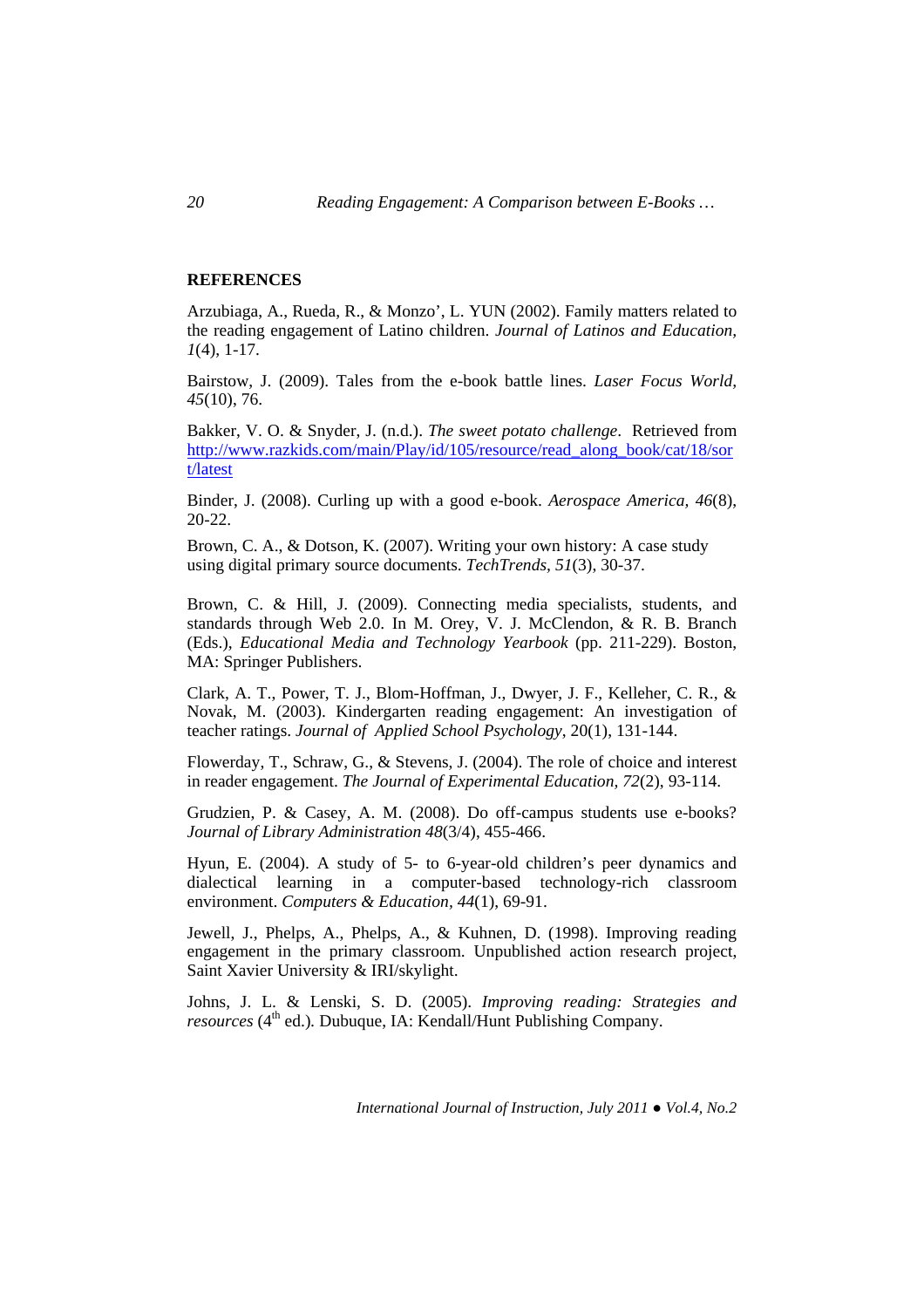Johnson, J. E. & Christie, J. F. (2009). Play and digital media. *Computers in the Schools, 26*(4), 284-289.

Kasten, W. C. & Wilfong, L. G. (2007). Encouraging independent reading: Towards lifelong readers and learners. *International Journal of Learning, 13*(10), 1-8.

Kaufman, W. (2010, January 20). At Amazon, e-book sales outpace hardbacks. *National Public Radio*. Retrieved from http://www.npr.org/templates/story/ story.php?storyId=128635547

Lardinois, F. (2009). Google opens up its EPUB archive: Download 1 million books for free. *Read Write Web.* Retrieved from http://www.readwriteweb.com/

Larson, L. C. (2010). Digital readers: The next chapter in e-book reading and response. *The Reading Teacher, 64*(1), 15-22.

Law, N. (2007). Curriculum and staff development in education. In T. Plomp, R. E. Anderson, N. Law, A. Quale, (Eds.), *Cross-national information and communication technology: Policies and practices in education* (2<sup>nd</sup> Ed.) (pp. 19-39). Charlotte, NC: Information Age Publishing.

Love, M. S. (2005). Multimodality of learning through anchored instruction. *Journal of Adolescent & Adult Literacy, 48*(4), 300-310.

Lowether, D., Inan, F., Daniel, S., & Ross, S. (2008). Does technology integration work when key barriers are removed? *Educational Media International, 45*(3), 195-213.

Lutz, S. L., Guthrie, J. T., & Davis, M. H. (2006). Scaffolding for engagement in elementary school reading instruction. *Journal of Educational Research, 100*(1), 3-20.

Marinak, B. A. & Gambrell, L. B. (2008). Intrinsic motivation and rewards: What sustains young children's engagement with text? *Literacy Research and Instruction, 47*(1), 9-26.

McGlinn, & Parrish. (2002). Accelerating ESL students' reading progress with Accelerated Reader. *Reading Horizons, 42*(3), 175-189.

Metzger, M. J. (2007). Making sense of credibility on the web: Models for evaluating online information and recommendations for future research. *Journal of the American Society of Information Science and Technology, 59*(13), 2078- 2091.

*International Journal of Instruction, July 2011 ● Vol.4, No.2*